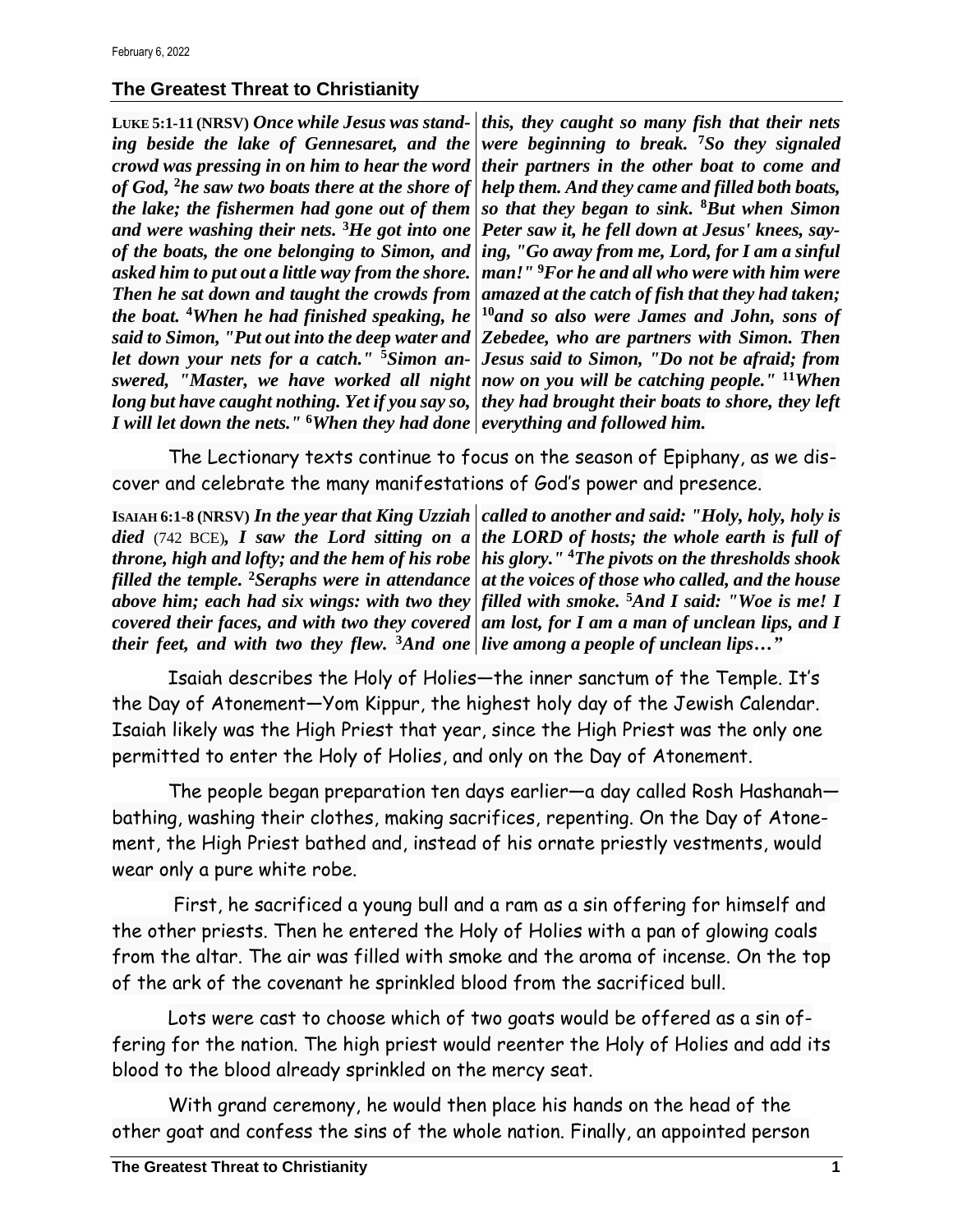February 6, 2022

would carry the goat outside the city and set it free into the wilderness. This "scapegoat" would carry away the sins of the people, never to return.

Great ceremony! High Church! But something unexpected happened when Isaiah entered the Holy of Holies, and what he saw changed his life forever.

Back in the 1980s I co-directed a Jr Hi church camp. The theme was worship, and we started off the week with a survey. We handed out 3X5 cards and asked the campers to respond to one question: "Name three things you expect when you go to worship." Several said they expected singing. Some expected prayers, Bible reading, sermons… The #1 response—by far? "I expect to be bored."

The last thing Isaiah expected was a face-to-face encounter with God! He fell to his knees, waiting to be struck dead, because in that presence, he felt totally unworthy. But God took away his guilt and said, "Who will go for us, and whom shall I send?" and Isaiah said, "Here am I. Send me." And he went on to become Israel's premier prophet—the one after whom Jesus modeled his own ministry.

In the reading from the Epistle, Paul is writing to the church in Corinth about the post resurrection appearances of Christ, and concludes:

**I CORINTHIANS 15:8-10 (NRSV)** *Last of all, as to church of God.* **<sup>10</sup>***But by the grace of God I am one untimely born, he appeared also to me. what I am, and his grace toward me has not*  **<sup>9</sup>***For I am the least of the apostles, unfit to be been in vain. called an apostle, because I persecuted the* 

In the Gospel Kaye read, Peter is overwhelmed by the presence of Christ, and cries out: "Go away from me, Lord! I am a sinful man!" And Jesus responds, "From now on you will be catching people."

Paul Harvey once said, "Too many Christians are no longer fishers of men but keepers of the aquarium." On the day of Pentecost, it's Peter who delivers the first Christian Sermon, and becomes the premier voice of the Jerusalem church.

In each text, an experience of God's presence creates an overwhelming awareness of one's insignificance and unworthiness. But each text confirms an overall biblical theme that God encounters human beings, not to condemn and terrify, but rather to transform and call.

And here's the thing: in each text, the call is not to private spirituality but to declare God's word from within the community of faith; indeed, to call the community of faith itself to declare God's word to all people and every nation.

The story in Luke catches my attention because I love to fish. Anybody who's landed a big fish on a rod and reel salivates over this story. I doubt any of us can identify with it—so many fish the boat was sinking. The closest I ever came to that was in the 1970s during a district ministers' retreat.

The ministers in that district held quarterly retreats. A member of one